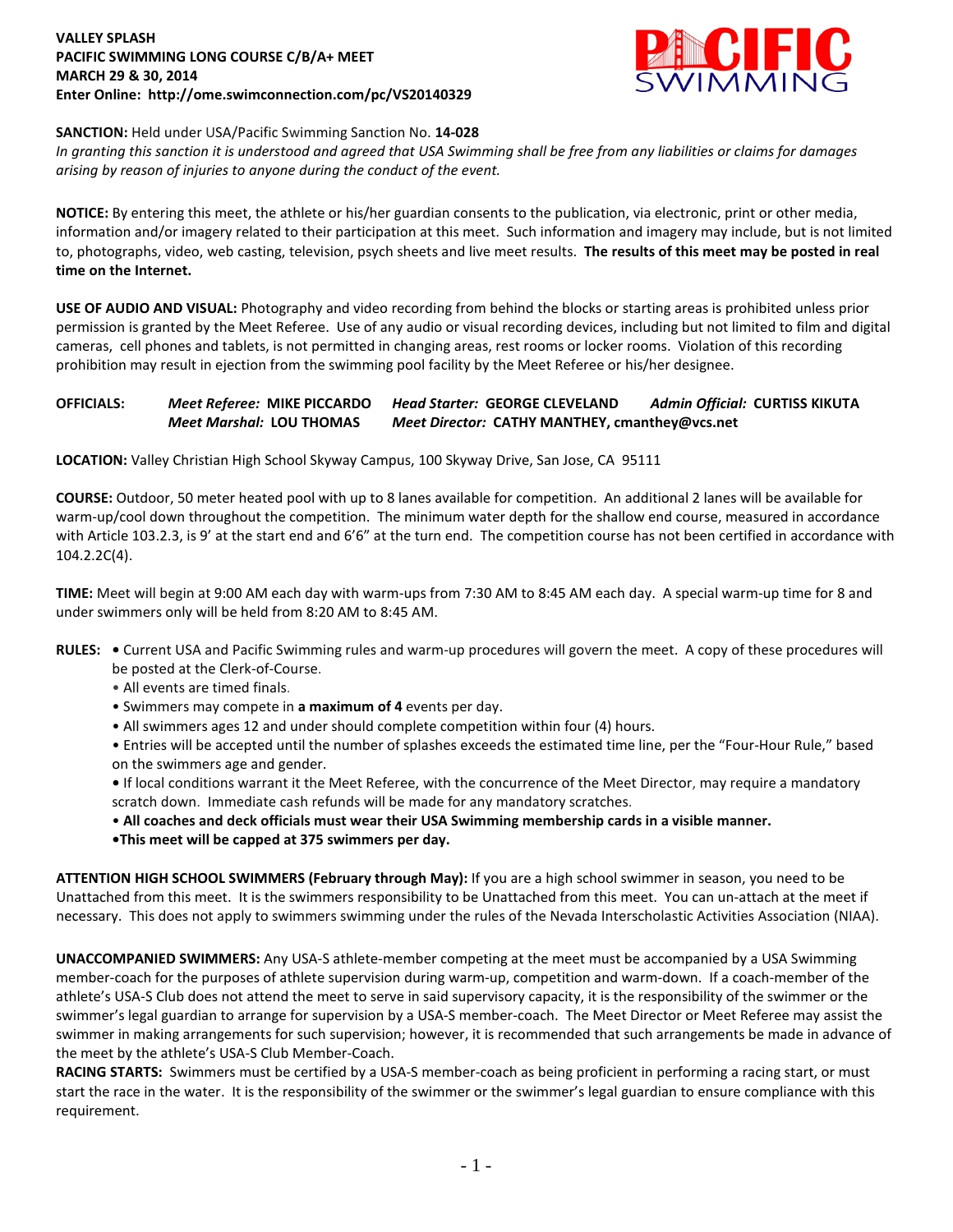**RESTRICTIONS:** • Smoking and the use of other tobacco products is prohibited on the pool deck, in the locker rooms, in spectator seating, on standing areas and in all areas used by swimmers, during the meet and during warm-up periods.

- Sale and use of alcoholic beverages is prohibited in all areas of the meet venue.
- No glass containers are allowed in the meet venue.
- No propane heater is permitted except for snack bar/meet operations.
- All shelters must be properly secured.

• Except where venue facilities require otherwise, changing into or out of swimsuits other than in locker rooms or other designated areas is not appropriate and is strongly discouraged.

• Use of elevators by swimmers is prohibited.

**ELIGIBILITY:** • Swimmers must be current members of USA-S and enter their name and registration number on the meet entry card as they are shown on their Registration Card. If this is not done, it may be difficult to match the swimmer with the registration and times database. The meet host will check all swimmer registrations against the SWIMS database and if not found to be registered, the Meet Director shall accept the registration at the meet (a \$10 surcharge will be added to the regular registration fee). Duplicate registrations will be refunded by mail.

• Swimmers in the "A" Division must have met at least the listed "PC-A" time standard. Swimmers in the "B" Division must have met at least the listed "PC-B" time standard. All entry times slower than the listed "PC-B" time standard will be in the "C" Division.

- Entries with "NO TIME" will be accepted.
- Entry times submitted for this meet will be checked against a computer database and may be changed in accordance with Pacific Swimming Entry Time Verification Procedures.

• Disabled swimmers are welcome to attend this meet and should contact the Meet Director or Meet Referee regarding and special accommodations on entry times and seeding per Pacific Swimming policy.

- Swimmers 19 years of age and over may compete in the meet for time only, no awards.
- The swimmer's age will be the age of the swimmer on the first day of the meet.

**ENTRY PRIORITY: Zone 1 South attached swimmers will be given priority to this meet. As a result, only Zone 1 South swimmers will be accepted up through March 10, 2014. Assuming the meet is not capped by March 10, 2014, the meet will be open to other Zone attached swimmers after March 10, 2014.**

**ENTRY FEES:** \$2.75 per event plus a \$10.00 participation fee per swimmer. Entries will be rejected if payment is not sent at time of request.

**ONLINE ENTRIES:** To enter online go to **http://ome.swimconnection.com/pc/VS20140329** to receive an immediate entry confirmation. This method requires payment by credit card. Swim Connection, LLC charges a processing fee for this service, equal to \$1 per swimmer plus 5% of the total Entry Fees. Please note that the processing fee is a separate fee from the Entry Fees. If you do not wish to pay the processing fee, enter the meet using a mail entry. **Entering online is a convenience, is completely voluntary, and is in no way required or expected of a swimmer by Pacific Swimming.** Online entries will be accepted through Wednesday, March 19, 2014.

**MAILED OR HAND DELIVERED ENTRIES**: Entries must be on the attached consolidated entry form. Forms must be filled out completely and printed clearly with swimmers best time. Entries must be postmarked by midnight, Monday, March 17, 2014 or hand delivered by 6:30 p.m. Wednesday, March 19, 2014. No late entries will be accepted. No refunds will be made, except mandatory scratch downs. Requests for confirmation of receipt of entries should include a self-addressed envelope.

#### **Make check payable to**: Valley Splash

| <b>Mail entries to: Cathy Manthey</b> | <b>Hand deliver entries to:</b> Cathy Manthey, Aquatics Office |  |
|---------------------------------------|----------------------------------------------------------------|--|
| 100 Skyway Drive                      | 100 Skyway Drive                                               |  |
| San Jose, CA 95111                    | San Jose, CA 95111                                             |  |

**CHECK-IN:** The meet will be deck seeded. Swimmers must check-in at the Clerk-of-Course. Close of check-in for all individual events shall be no more than 60 minutes before the estimated time of the start of the first heat of the event. No event shall be closed more than 30 minutes before the scheduled start of the session. Swimmers who do not check in will not be seeded and will not be allowed to compete in that event.

**SCRATCHES:** Swimmers entered in an individual event that they have checked in for, must swim in the event unless they notify the clerk of the course before seeding for that event has begun. Swimmers who miss an event they have checked in for will not be penalized by the loss of the next event they have entered.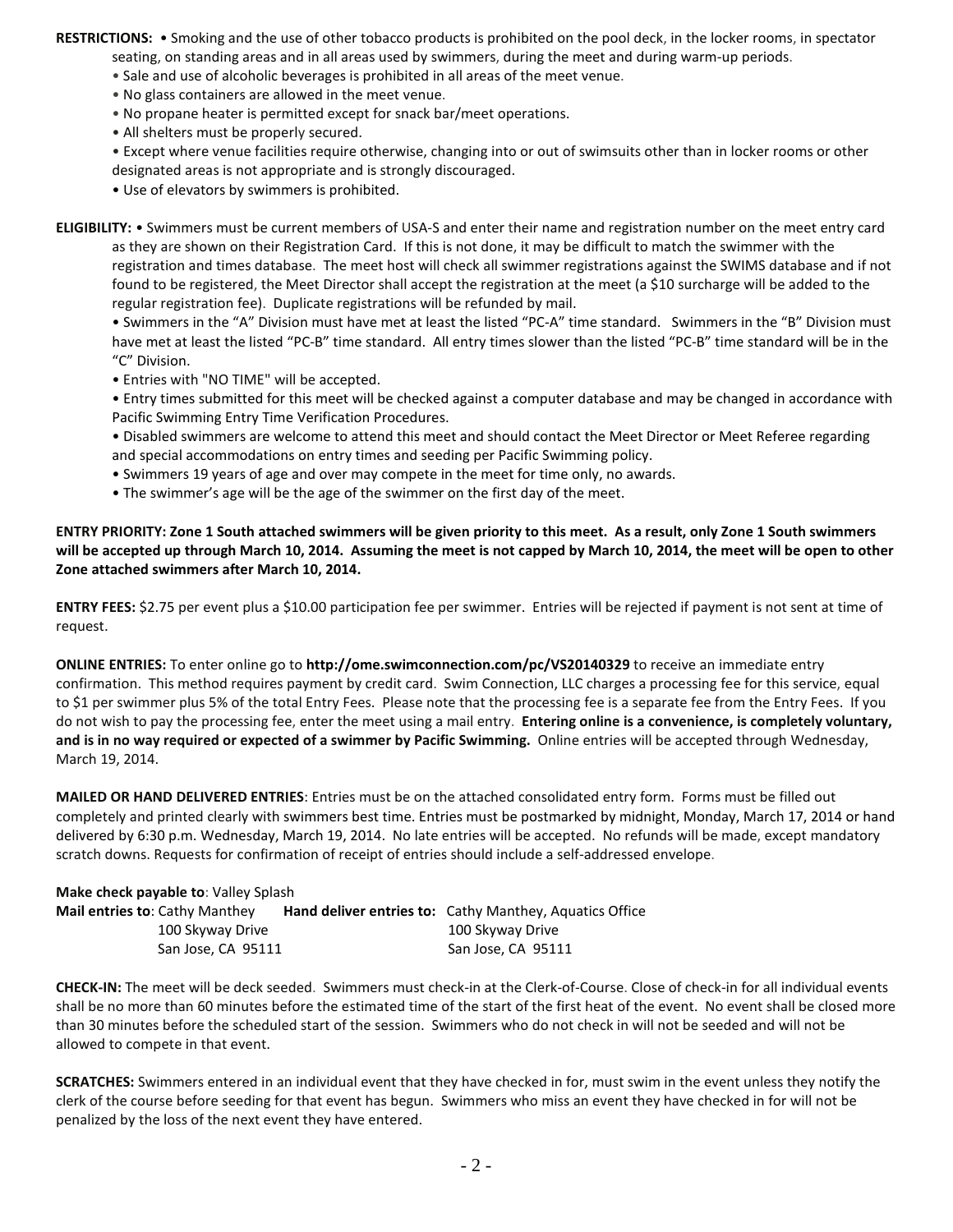**AWARDS:** Ribbons for First through Eighth place will be awarded to the following age groups and gender: 8&Under, 9-10, 11-12, 13-14, 15-16 and 17&18. All awards must be picked up by a coach or parent representative by the conclusion of the meet. Awards will not be mailed.

**ADMISSION:** Free. A 2 day program will be available for \$5.00.

**REFRESHMENTS:** A snack bar will be available throughout the competition. Coaches and working deck officials will be provided lunch. Hospitality will serve refreshments to timers and volunteers.

**MISCELLANEOUS:** No overnight parking is allowed. Facilities will not be provided after meet hours.

## **EVENT SUMMARY**

|           | <b>SATURDAY</b> |          | <b>SUNDAY</b> |           |          |  |  |  |
|-----------|-----------------|----------|---------------|-----------|----------|--|--|--|
| 10&Under  | $11 - 12$       | $13$ -UP | 10&Under      | $11 - 12$ | $13$ -UP |  |  |  |
| 200 IM    | 200 IM          | 200 IM   | 50 BR         | 100 BR    | 100 BK   |  |  |  |
| 100 BR    | 100 FL          | 100 FL   | 100 BK        | 200 BK    | 200 FL   |  |  |  |
| 50 BK     | 50 BK           | 200 BK   | 50 FL         | 200 FL    | 200 FR   |  |  |  |
| 100 FR    | 200 BR          | 100 BR   | 200 FR        | 200 FR    | 50 FR    |  |  |  |
| $100$ Fly | 100 FR          | 100 FR   | 50 FR         | 50 FR     | 400 IM   |  |  |  |

|                | Saturday, March 29, 2014 |                |               | Sunday, March 30, 2014 |               |
|----------------|--------------------------|----------------|---------------|------------------------|---------------|
| <b>EVENT#</b>  | <b>EVENT</b>             | <b>EVENT#</b>  | <b>EVENT#</b> | <b>EVENT</b>           | <b>EVENT#</b> |
| 1              | 13-UP 200 I.M.           | $\overline{2}$ | 31            | 11-12 100 Breast       | 32            |
| 3              | 11-12 200 I.M.           | 4              | 33            | 10&Under 50 Breast     | 34            |
| 5              | 10&Under 200 I.M.        | 6              | 35            | 13-UP 100 Back         | 36            |
| $\overline{7}$ | 13-UP 100 Fly            | 8              | 37            | 11-12 200 Back         | 38            |
| 9              | 11-12 100 Fly            | 10             | 39            | 10&Under 100 Back      | 40            |
| 11             | 10&Under 100 Breast      | 12             | 41            | 13-UP 200 Fly          | 42            |
| 13             | 13-UP 200 Back           | 14             | 43            | 11-12 200 Fly          | 44            |
| 15             | 11-12 50 Back            | 16             | 45            | 10&Under 50 Fly        | 46            |
| 17             | 10&Under 50 Back         | 18             | 47            | 13-UP 200 Free         | 48            |
| 19             | 13-UP 100 Breast         | 20             | 49            | 11-12 200 Free         | 50            |
| 21             | 11-12 200 Breast         | 22             | 51            | 10&Under 200 Free      | 52            |
| 23             | 10&Under 100 Free        | 24             | 53            | 13-UP 50 Free          | 54            |
| 25             | 13-UP 100 Free           | 26             | 55            | 11-12 50 Free          | 56            |
| 27             | 11-12 100 Free           | 28             | 57            | 10&Under 50 Free       | 58            |
| 29             | 10&Under 100 Fly         | 30             | 59            | 13-UP 400 IM           | 60            |

# **EVENTS**

|                 | Saturday, March 29, 2014 |               |
|-----------------|--------------------------|---------------|
| NT#             | <b>EVENT</b>             | <b>EVENT#</b> |
| 1               | 13-UP 200 I.M.           | 2             |
| 3               | 11-12 200 I.M.           | 4             |
|                 | 10&Under 200 I.M.        | 6             |
|                 | 13-UP 100 Fly            | 8             |
|                 | 11-12 100 Fly            | 10            |
| $\overline{1}$  | 10&Under 100 Breast      | 12            |
| L3              | 13-UP 200 Back           | 14            |
| L5              | 11-12 50 Back            | 16            |
|                 | 10&Under 50 Back         | 18            |
|                 | 13-UP 100 Breast         | 20            |
| $\overline{21}$ | 11-12 200 Breast         | 22            |
| 23              | 10&Under 100 Free        | 24            |
| 25              | 13-UP 100 Free           | 26            |
|                 | 11-12 100 Free           | 28            |
| و.              | 10&Under 100 Fly         | 30            |

Use the following URL to find the time standards: http://www.pacswim.org/index.shtml